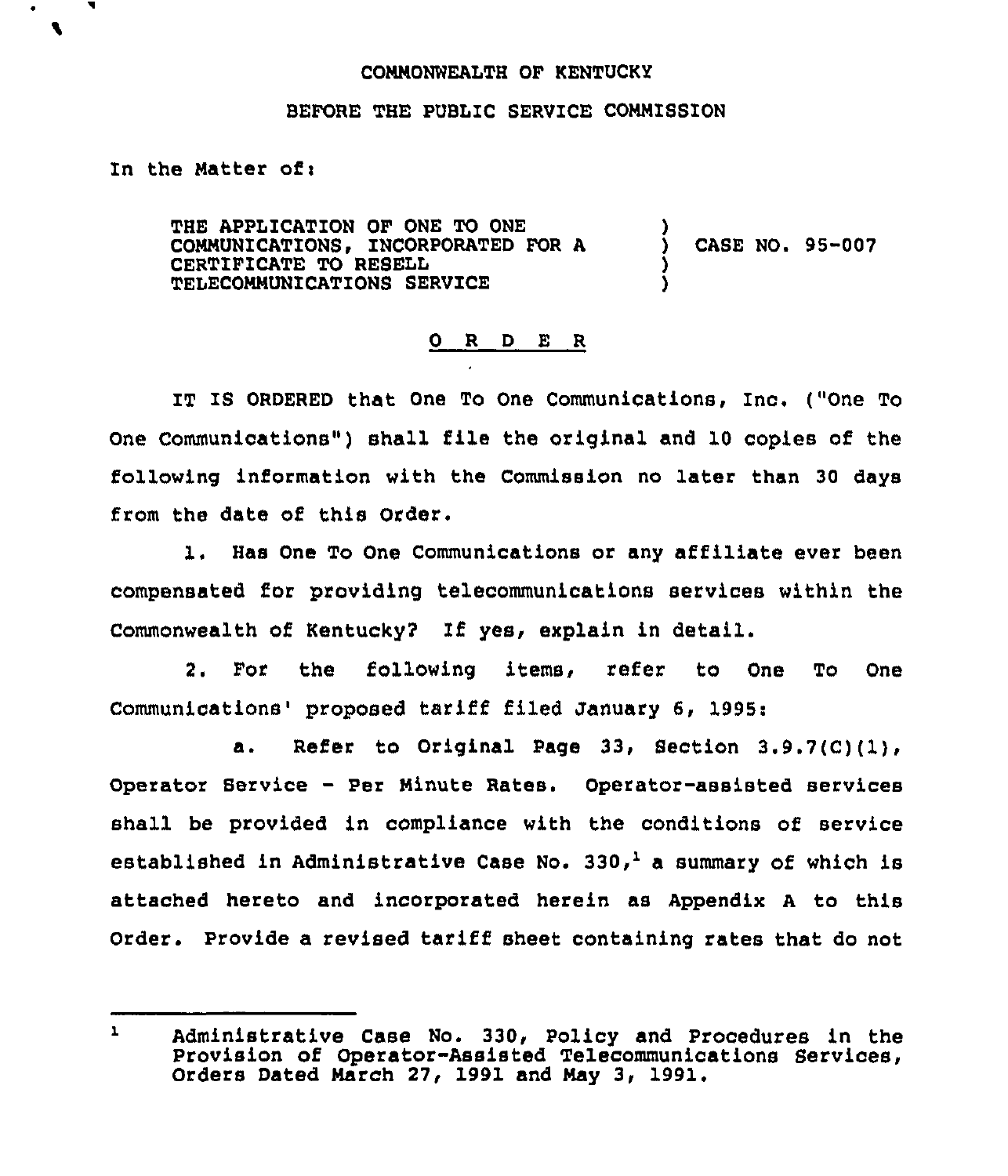conflict, the terms of the instant Order shall take precedence, unless a carrier is specifically relieved from compliance with any conditions contained herein.

(3) Operator service providers that provide service to traffic aggregators shall not allow access to the operator services of competing carriers to be blocked or intercepted. alocking and interception prohibitions shall be included in tariffs and all contracts entered into with any traffic aggregator and shall state that violators will be subject to immediate termination of service after 20 days' notice to the owners of non-complying customer premises equipment.

 $(4)$  Traffic aggregator is defined to mean any person that, in the ordinary course of its operations, makes telephones available to the public or to transient users of its premises for intrastate telephone calls using a provider of operator services. Aggregators include hotels and motels, hospitals, universities, airports, gas stations, and non-local exchange carrier pay telephone owners. This definition includes the provision of all non-local exchange carrier pay telephones even if no compensation is paid to the owner of the pay telephone. The residential use of operator services is specifically excluded from this definition.

(5) Access to the local exchange carriers' operators shall not be blocked or otherwise intercepted by traffic aggregators. Specifically, all "0-" calls, that is, when an end-user dials zero without any following digits, shall be directed to the local exchange carrier operators. In equal access areas, " $0+$ " intraLATA calls, that

 $-2-$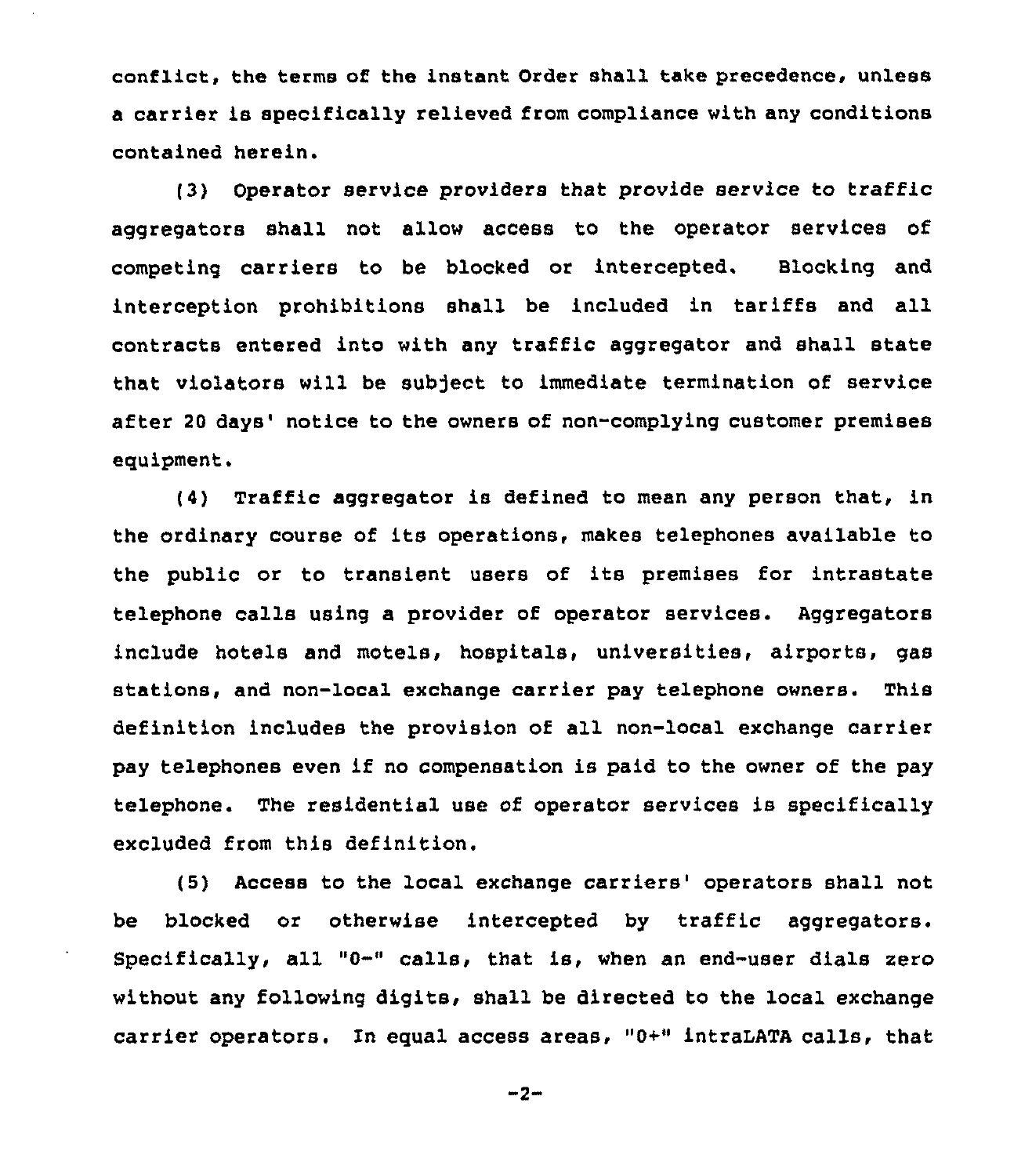is, when an end-user dials sero and then dials the digits of the called telephone number, shall not be intercepted or blocked. In non-equal access areas, it is prohibited to block or intercept "0-" calls; however, it is permissible to intercept "0+" calls. Blocking and interception prohibitions shall be included in tariffs and all contracts entered into with any traffic aggregator and shall state that violators will be subject to immediate termination of service after 20 days' notice to the owners of non-complying customer premises equipment.

(6) Carriers shall not be required to provide access codes of competitors. Each carrier should advise its own customers as to the appropriate 10XXX access code.

(7) Carriers shall provide tent cards and stickers to traffic aggregators to be placed near or on telephone equipment used to access their services and shall include provisions in tariffs and contracts entered into with any traffic aggregator that subject violators to immediate termination of service after 20 days' notice to the owners of non-complying customer premises equipment.

(8) Operators shall identify the carrier at least once during every call before any charges are incurred.

(9) Operators shall provide an indication of the carrier's rates to any caller upon request.

(10) Carriers shall not accept calling cards for billing purposes if they are unable to validate the card.

 $-3-$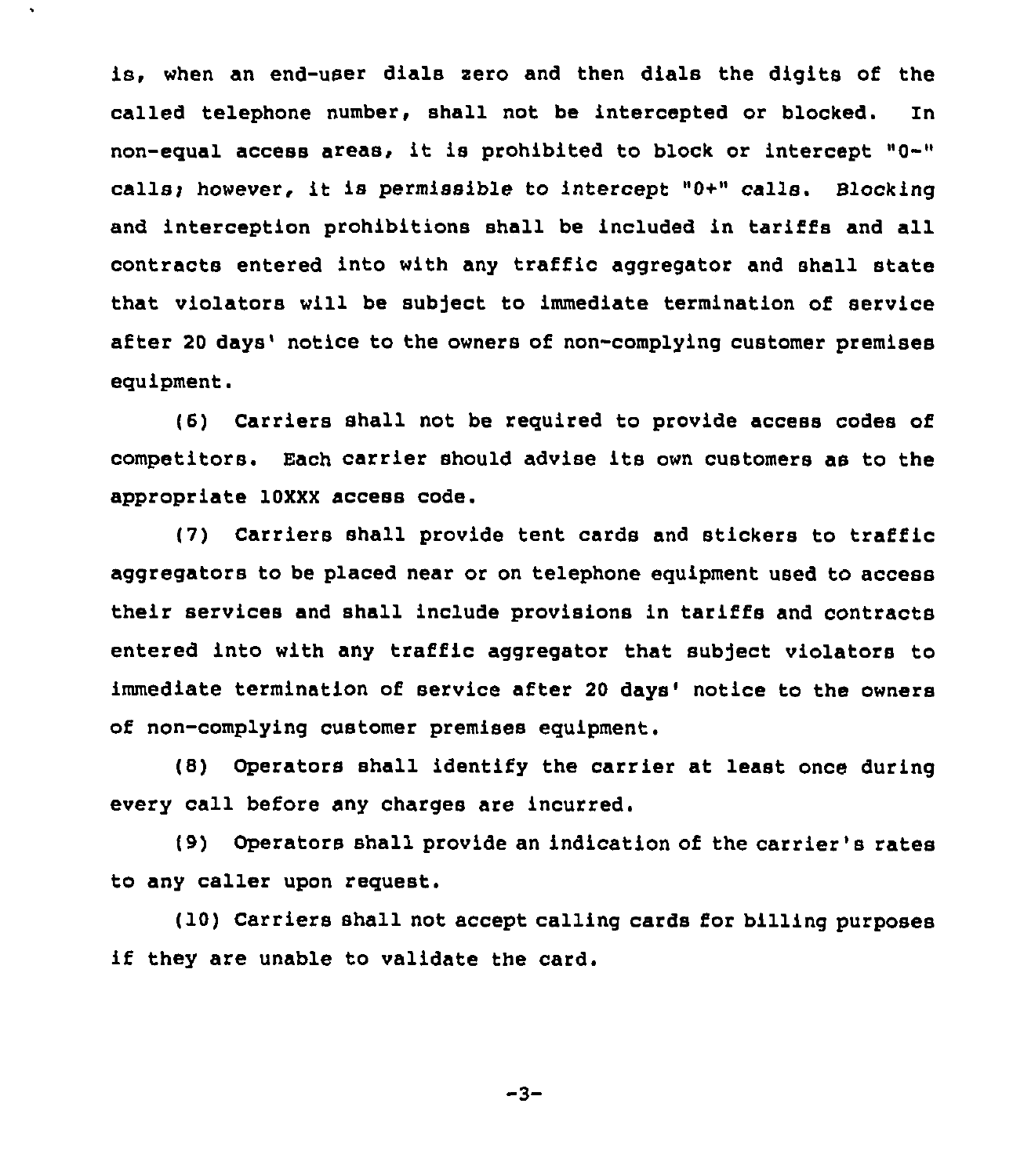exceed those of ATaT Communications of the South Central States, Inc.'s for comparable services.

b. Refer to Original Page 19, Section 2.10, Bill Format. Pursuant to 807 KAR 5:006, Section 13(a)(3), include in the bill format a toll-free number or provision for accepting collect calls for customer complaints.

Done at Frankfort, Kentucky, this 10th day of March, 1995,

PUBLIC SERVICE COMMISSION

For the Commission

ATTEST:

lls ᆜ Executive Director